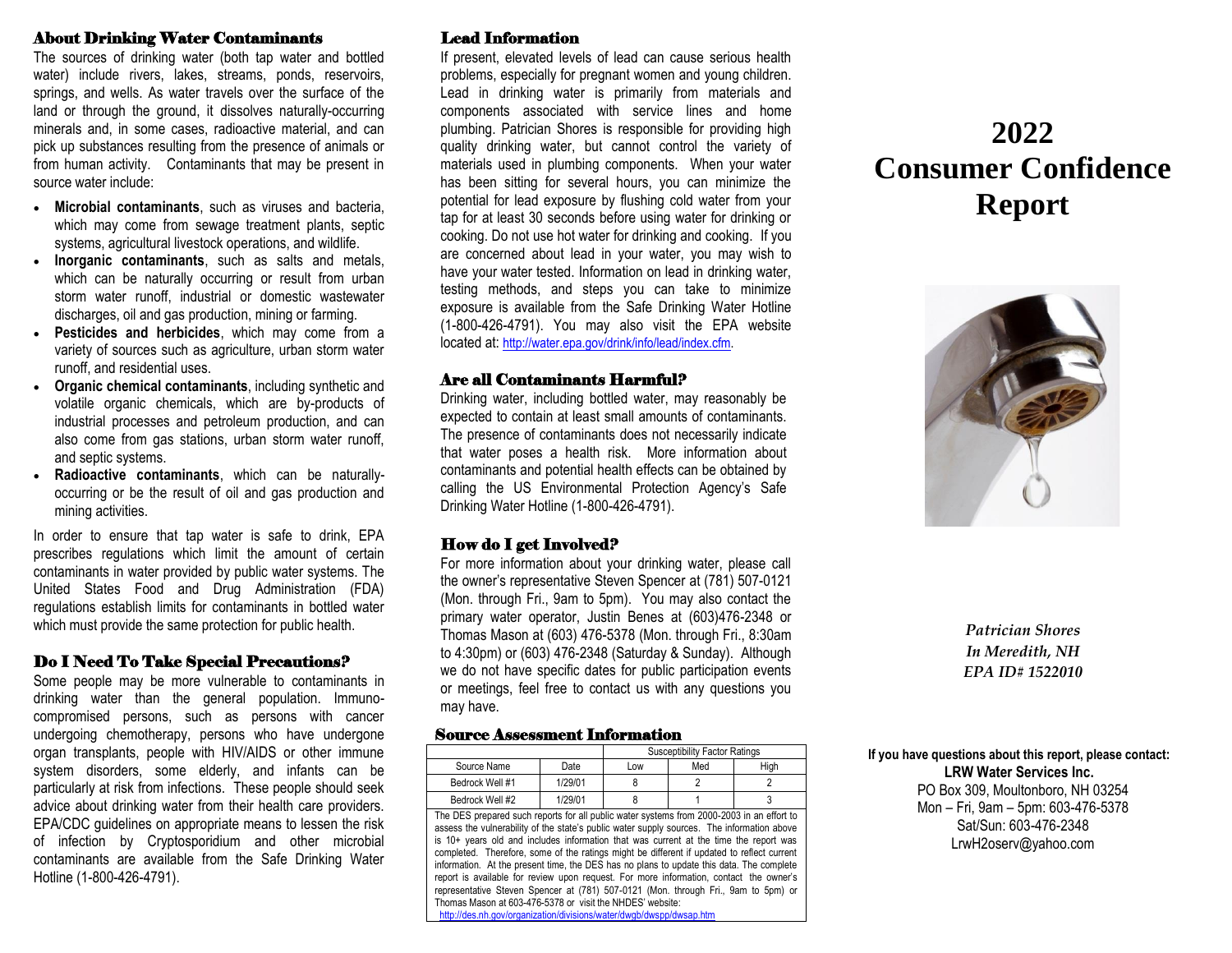## What is a Consumer Confidence Report?

The consumer confidence Report (CCR) details the quality of your drinking water, where it comes from, and where you can get more information. This annual report documents only detected primary and secondary drinking water parameters, and compares them to their respective standards known as Maximum Contaminant Levels (MCLs). The enclosed sampling results are from the most recent monitoring done in compliance with state/federal regulations through 2021. Results prior to 2021 will include the date the sample was taken. The State of New Hampshire allows water systems to monitor for some contaminants less than once per year because the concentrations of these contaminants do not change frequently. Thus some of the data present, though representative, may be more than one year old. Lab results may be viewed on the NHDES website located at: <http://www2.des.state.nh.us/DESOnestop/BasicSearch.aspx>. Enter the EPA ID listed on the front cover of this report, click Enter, and then click on the "Public Water System" link to get started.

### Where Does My Water Come From?

Patrician Shores owns two active bedrock wells. BRW 1 is located in the pump station. BRW 2 is located 70 feet west north west of the pump station. Patrician Shores currently utilizes a UV system for the treatment of bacteria.

### Definitions:

**MCLG** (Maximum Contaminant Level Goal): The level of a contaminant in drinking water below which there is no known or expected risk to health. (MCLGs allow for a margin of safety.) **MCL** (Maximum Contaminant Level): The highest level of a contaminant that is allowed in drinking water. They are set as close to the MCLGs as feasible using the best available treatment technology. **AL** (Action Level): The concentration of a contaminant which, when exceeded, triggers treatment or other requirements which a water system must follow.

### Abbreviations:

**ppm**: parts per million **ppb**: parts per billion ( $\mu$ g/L) **pCi/L**: pico curies per liter **µg/L**: micrograms per liter **ND**: not detectable at testing limits **N/A**: Not Applicable

### Violations, Treatment & Other Info.

There were no Violations in Patrician Shores in 2021. Patrician Shores currently utilizes a UV system for the treatment of bacteria.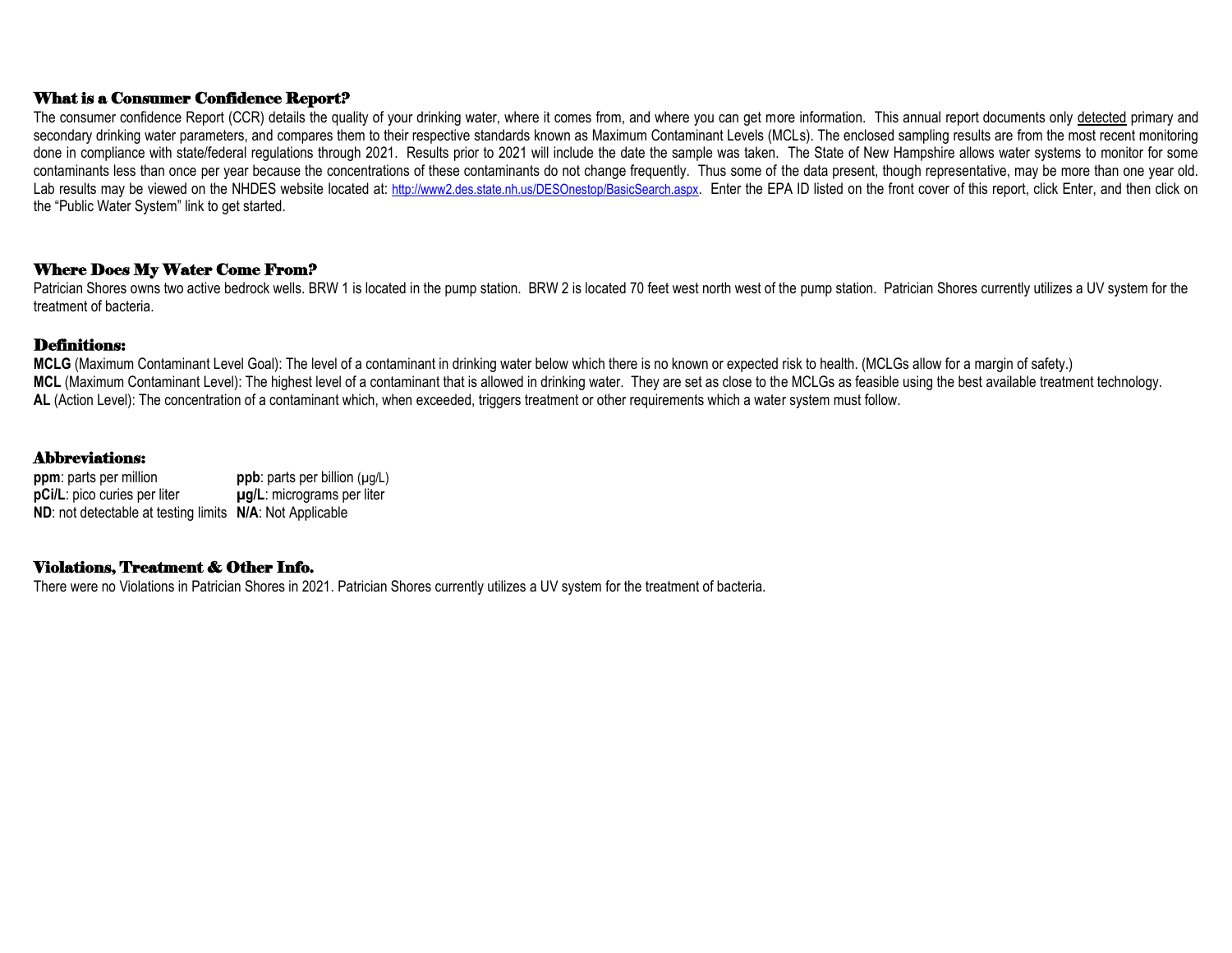| DETECTED WATER QUALITY RESULTS           |                                                                                                                            |                |                |                     |                                                                                                                                    |                                                                                                                                                                                                                                                                                                                                                                                                                                                                                                                                                                                                                                                                                                                                                        |
|------------------------------------------|----------------------------------------------------------------------------------------------------------------------------|----------------|----------------|---------------------|------------------------------------------------------------------------------------------------------------------------------------|--------------------------------------------------------------------------------------------------------------------------------------------------------------------------------------------------------------------------------------------------------------------------------------------------------------------------------------------------------------------------------------------------------------------------------------------------------------------------------------------------------------------------------------------------------------------------------------------------------------------------------------------------------------------------------------------------------------------------------------------------------|
| <b>Contaminant (Units)</b>               | <b>Level Detected</b>                                                                                                      | <b>MCL</b>     | <b>MCLG</b>    | Violation<br>Yes/No | <b>Likely Source of Contamination</b>                                                                                              | Health Effects (Env-DW 811.21)                                                                                                                                                                                                                                                                                                                                                                                                                                                                                                                                                                                                                                                                                                                         |
| <b>Radioactive Contaminants</b>          |                                                                                                                            |                |                |                     |                                                                                                                                    |                                                                                                                                                                                                                                                                                                                                                                                                                                                                                                                                                                                                                                                                                                                                                        |
| Uranium<br>(ug/L)                        | 2.9<br>7/27/2020                                                                                                           | 30             | 0              | N <sub>O</sub>      | Erosion of natural deposits                                                                                                        | Some people who drink water containing uranium in excess of the MCL over many years may have an<br>increased risk of getting cancer and kidney toxicity.                                                                                                                                                                                                                                                                                                                                                                                                                                                                                                                                                                                               |
| <b>Compliance Gross</b><br>Alpha (pCi/L) | 0.8<br>7/27/2020                                                                                                           | 15             | 0              | NO.                 | Erosion of natural deposits                                                                                                        | Certain minerals are radioactive and may emit a form of radiation know as alpha radiation. Some<br>people who drink water containing alpha emitters in excess of the MCL over many years may have<br>an increased risk of getting cancer.                                                                                                                                                                                                                                                                                                                                                                                                                                                                                                              |
| <b>Inorganic Contaminants</b>            |                                                                                                                            |                |                |                     |                                                                                                                                    |                                                                                                                                                                                                                                                                                                                                                                                                                                                                                                                                                                                                                                                                                                                                                        |
| Barium<br>(ppm)                          | 0.027<br>7/27/2020                                                                                                         | $\overline{2}$ | $\overline{c}$ | <b>NO</b>           | Discharge of drilling wastes; discharge<br>from metal refineries; erosion of<br>natural deposits                                   | Some people who drink water containing barium in excess of the MCL over many years could experience an<br>increase in their blood pressure.                                                                                                                                                                                                                                                                                                                                                                                                                                                                                                                                                                                                            |
| Chromium<br>(ppb)                        | 7.0<br>07/08/2014                                                                                                          | 100            | 100            | <b>NO</b>           | Discharge from steel and pulp<br>mills; erosion of natural deposits                                                                | Some people who use water containing chromium well in excess of the MCL over many years could<br>experience allergic dermatitis.                                                                                                                                                                                                                                                                                                                                                                                                                                                                                                                                                                                                                       |
| Fluoride<br>(ppm)                        | 0.29<br>7/27/2020                                                                                                          | 4              | 4              | <b>NO</b>           | Erosion of natural deposits; water<br>additive which promotes strong<br>teeth; discharge from fertilizer and<br>aluminum factories | Some people who drink water containing fluoride in excess of the MCL over many years could get bone<br>disease, including pain and tenderness of the bones. Fluoride in drinking water at half the MCL or more may<br>cause mottling of children's teeth, usually in children less than nine years old. Mottling also known as dental<br>fluorosis, may include brown staining and/or pitting of the teeth, and occurs only in developing teeth before<br>they erupt from the gums.                                                                                                                                                                                                                                                                    |
| Lead<br>(ppb)                            | 90th Percentile<br>calculated by<br>NHDES: on<br>1/1/2021 is<br>$0.005$ ppb<br>No sites<br>exceeded the<br>the AL of 15.0. | $AL=15$        | $\mathbf{0}$   | N <sub>O</sub>      | Corrosion of household plumbing<br>systems, erosion of natural<br>deposits                                                         | Infants & children who drink water containing lead in excess of the action level could experience delays in<br>their physical or mental development. Children could show slight deficits in attention span & learning<br>abilities. Adults who drink this water over many years could develop kidney problems or high blood<br>pressure. It is possible that lead levels at your home may be higher than at other homes in the community<br>as a result of materials used in your home's plumbing. If you are concerned about lead levels in your home's<br>water, you may wish to have your water tested & flush your tap for 30 seconds-2 minutes before using tap.<br>More info is available from the Safe Drinking Water Hotline (1-800-426-4791). |
| Copper<br>(ppm)                          | 90th Percentile<br>calculated by<br>NHDES on<br>1/01/2021 is<br>0.735 ppm<br>No sites<br>exceeded the<br>AL of 1.3         | $AL=1.3$       | 1.3            | N <sub>O</sub>      | Corrosion of household plumbing<br>systems; erosion of natural<br>deposits; leaching from wood<br>preservatives                    | Copper is an essential nutrient, but some people who drink water containing copper in excess of the action<br>level over a relatively short amount of time could experience gastrointestinal distress. Some people who<br>drink water containing copper in excess of the action level over many years could suffer liver or kidney<br>damage. People with Wilson's Disease should consult their personal doctor.                                                                                                                                                                                                                                                                                                                                       |
| Nitrate<br>(as Nitrogen)<br>(ppm)        | 0.54<br>07/18/2018                                                                                                         | 10             | 10             | <b>NO</b>           | Runoff from fertilizer use; leaching<br>from septic tanks, sewage; erosion<br>of natural deposits                                  | (5 ppm through 10ppm) Nitrate in drinking water at levels above 10 ppm is a health risk for infants of less<br>than six months of age. High nitrate levels in drinking water can cause blue baby syndrome. Nitrate levels<br>may rise quickly for short periods of time because of rainfall or agricultural activity. If you are caring for an<br>infant, you should ask for advice from your health care provider.<br>(Above 10 ppm) Infants below the age of six months who drink water containing nitrate in excess of the MCL<br>could become seriously ill and, if untreated, may die. Symptoms include shortness of breath and blue baby<br>syndrome.                                                                                            |
| Sodium                                   | 64<br>7/27/2020                                                                                                            |                | 100-250        |                     |                                                                                                                                    | We are Required to regularly sample for Sodium                                                                                                                                                                                                                                                                                                                                                                                                                                                                                                                                                                                                                                                                                                         |